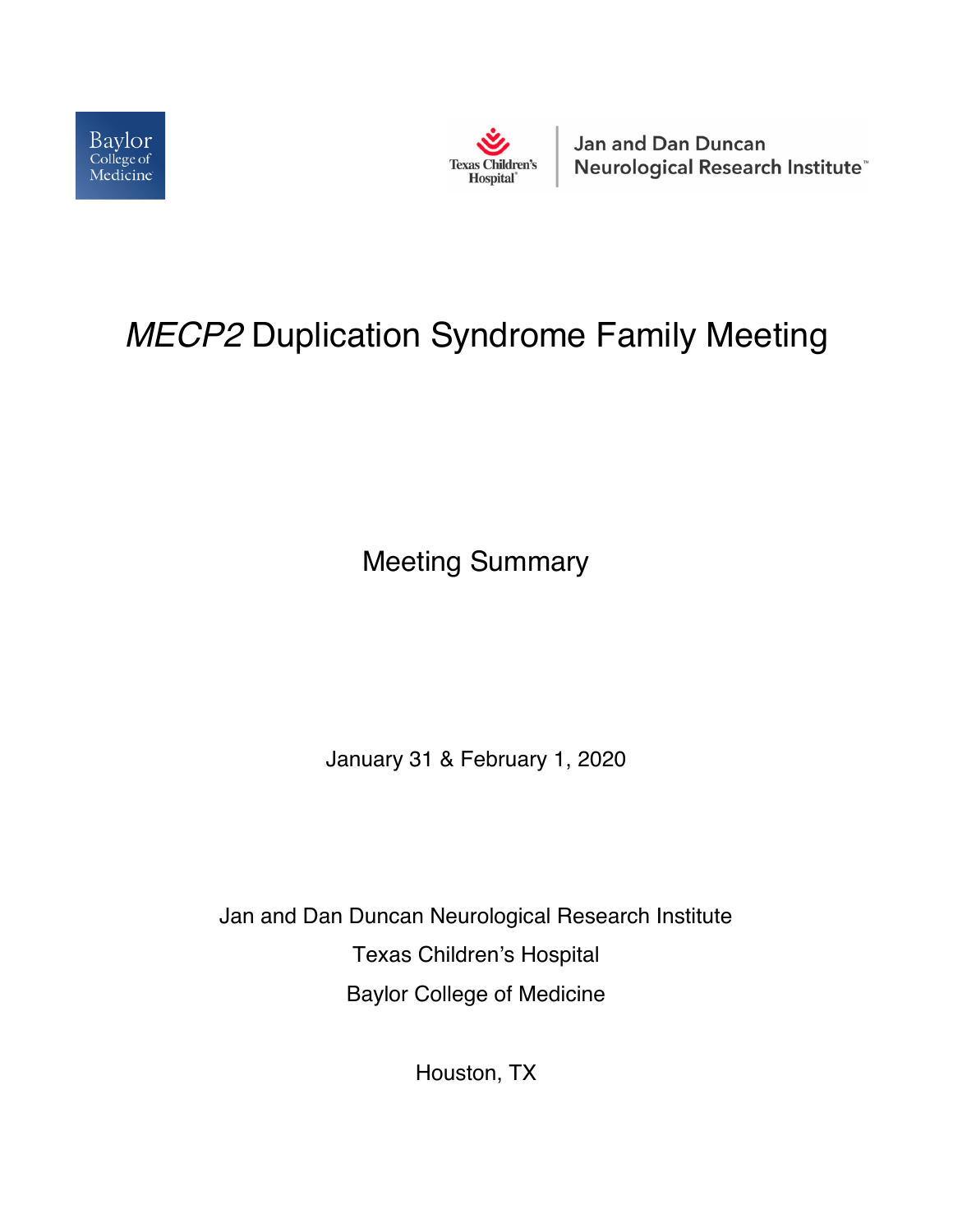#### **Introduction**

*MECP2* Duplication Syndrome (MDS) is a devastating neurological disorder that is caused by the duplication of the genetic region spanning the *MECP2* gene. Current estimates place the prevalence of MDS at about 1:15,000 male births. The first clue that the isolated duplication of the *MECP2* gene may affect proper brain function came from a mouse model, known as the *MECP2*-TG1 mouse (Collins et al. 2004). Genetic studies in individuals with severe intellectual disability identified human patients carrying duplications spanning the *MECP2* gene (Lubs et al., 1999; Van Esch et al., 2005). As *MECP2* is located on the X chromosome, MDS typically affects boys. However, girls can also be struck by the disease in the event that X chromosome inactivation is random or skewed to favor the mutant allele due to translocations. MDS may be inherited from a carrier female, however, novel duplication events in the embryo are also possible, such that carrier status in moms is not a given.

Since the identification of MDS as a genetic disorder, several key discoveries have been made to advance our understanding of this disorder and move towards therapies:

- i. The optimal dosage of *MECP2* is critically important: too little MeCP2 protein causes Rett syndrome, too much causes MDS
- ii. Mouse models of MDS recapitulate many of the key neurological features seen in human patients
- iii. Removal of the extra copy of *MECP2* in adult symptomatic mice using genetic tools reverses MDS phenotypes
- iv. Using a therapeutic tool, antisense oligonucleotides (ASO) in adult symptomatic mice reverses MDS phenotypes

The 2020 MDS family meeting was broadly organized in three parts to provide attendees with updates on ongoing research efforts and insights from clinical experts:

- 1. Ongoing Research Studies
- 2. Next Steps in ASO Therapy
- 3. Clinical Management of MDS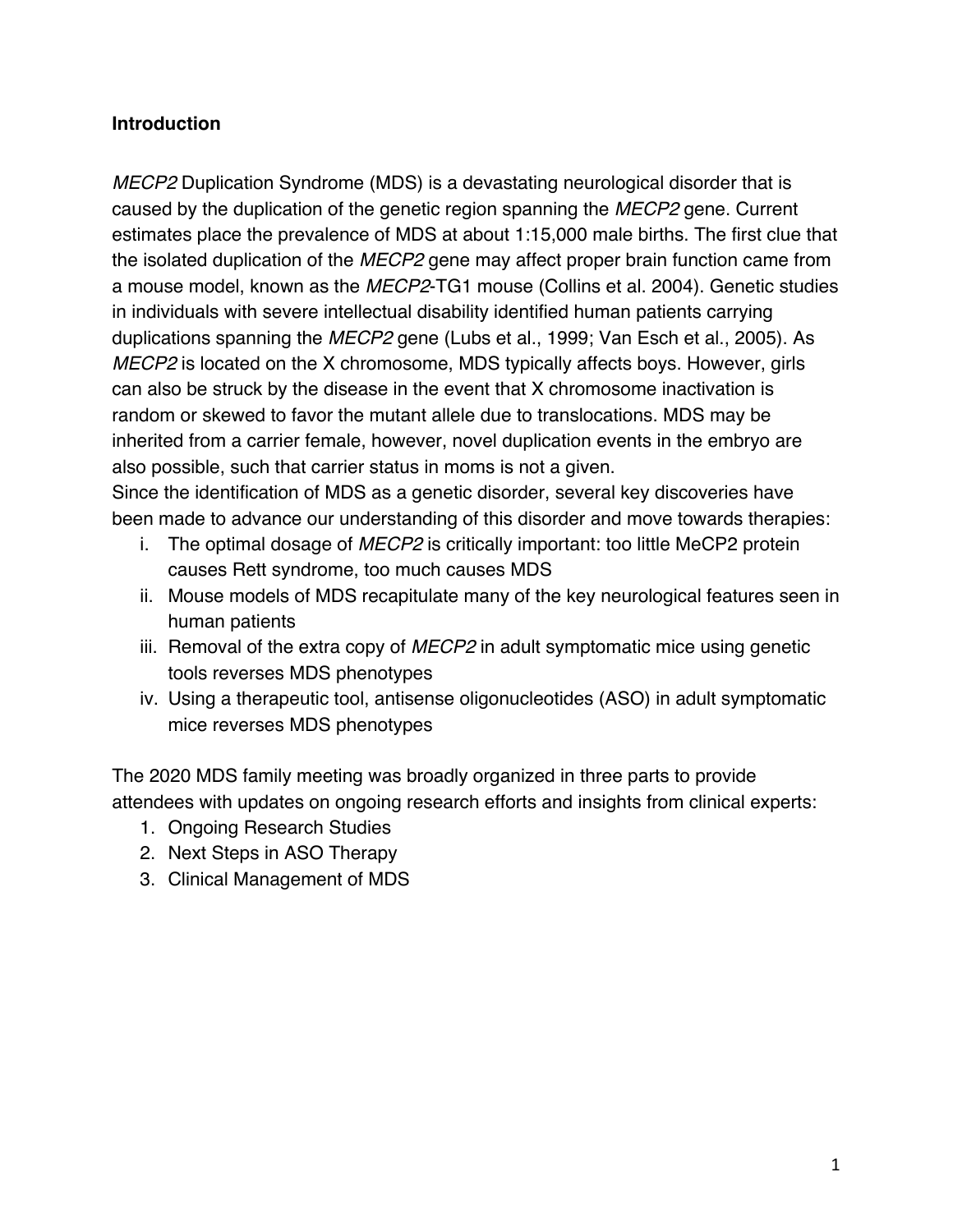#### **1. Ongoing Research Studies**

# Tim Riley (formerly Chief Scientific Officer/Chief Business Officer at RSRT): New Interventions for MDS

The Rett Syndrome Research Trust (RSRT) is funding numerous projects to better understand *MECP2* disorders. Current or planned research supported by RSRT to identify intervention strategies for MDS include:

- A. Silencing RNAs (Khvorova group, UMass): small RNA molecules that are specific to the *MECP2* RNA recruit proteins that can cleave the *MECP2* RNA thereby reducing the amount of RNA. This approach may serve as a stepping stone in the direction of a more permanent method to reduce MeCP2 levels, using gene therapy delivery of a 'microRNA'. Currently, gene therapy in the brain requires extensive research into optimal delivery and prevention of overdosing.
- B. Gene editing (Cohn group, Sick Kids, Toronto): using the CRISPR/Cas9 system, the duplicated copy of *MECP2* can be permanently removed to normalize the underlying genetic cause of MDS. Currently, challenges in this field include optimal delivery and distribution of the editing system, as well as ensuring that only one copy is targeted for removal to prevent the emergence of Rett features if both copies are deleted.
- C. MeCP2/NCoR interaction (Bird group, University of Edinburgh): NCoR is a protein complex that contributes to the execution of some of MeCP2's molecular functions. The idea here is to identify small molecule drugs that can disrupt the interaction between MeCP2 and NCoR thereby lowering the excessive execution of MeCP2 function in MDS.
- D. Drug screening platform (Muotri group, UCSD): see below for Cleber Trujillo's talk.
- E. Genetic screens to identify MeCP2 regulators (Zoghbi group, BCM): see below for Manar Zaghlula's talk.
- F. ASO treatment of MDS (Zoghbi group, BCM): see next section.

RSRT is also supporting research to investigate better delivery of gene therapies. This includes novel adeno-associated viruses (AAVs)<sup>1</sup> for better brain distribution, 'back-up' AAVs that can be used for repeat delivery without eliciting an immune response, various nanoparticle strategies, and cell-based delivery strategies. Recent findings of toxicity in preclinical gene therapy studies in non-human primates highlight the importance of optimizing the delivery of gene therapy agents. Novartis has recently put its trials in Rett syndrome on hold until additional safety studies are completed.

 $1$  Specially designed viruses are used in the gene therapy field to introduce genetic material to a cell.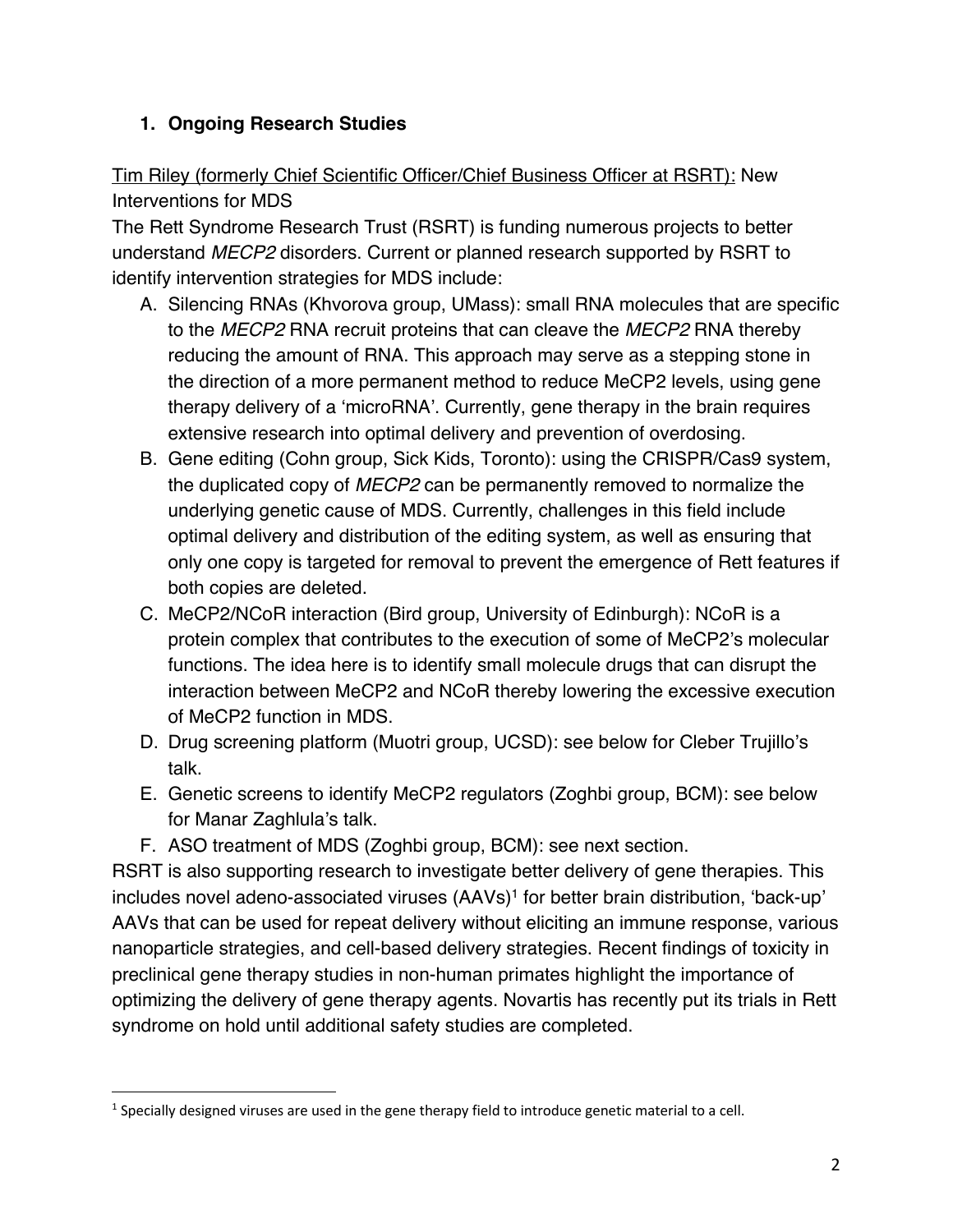# Cleber Trujillo (University of California, San Diego): Applications of Brain-Model Technology to Study MDS

Scientists use various model systems to gain a more thorough understanding of complex human disorders. One such system used in MDS is the generation and culture of neurons and brain-like models (also known as brain organoids or mini-brains) derived directly from patient skin cells. This works by 'reprogramming' the cells in the deep layers of skin to stem cells and then guiding these stem cells to become like the neurons in the brain, in this case, specifically, the brain cortex. This process recapitulates the molecular and cellular hallmarks of brain development and produces multiple different cell types and complex structures that can be maintained for years. Typically, brain organoids from patients are studied in comparison to those from neurotypical controls. Brain organoids can then be studied on a single cell basis or as a whole to give signatures such as EEGs. The study of this model shows that over time the cells connect and communicate mimicking human brain development. Brain organoids from MDS patients show that there is an abnormally high number of connections (as seen in the MDS mouse). They are also larger in size than control organoids. Additionally, activity levels in these neurons are increased. A small-scale drug screen previously identified two compounds that may reverse some of these abnormalities. Indeed, one of the drugs corrected the high activity levels of the cells and reduced excessive connections. However, treatment of these drugs in mice did not show behavioral symptom improvement. Currently, an optimized organoid model is in use to screen more than 1,500 drugs to find additional candidates to correct features of MDS organoids.

#### Manar Zaghlula (Zoghbi lab, Baylor College of Medicine): Genetic Screens to Identify Regulators of MeCP2

MeCP2 protein levels must be maintained within a tight range for the brain to execute its functions properly. MeCP2 protein can be modified on the amino acid level, i.e. the individual chemical entities that make up the protein. Proteins that modify MeCP2 are known as 'regulators'. To identify regulators, a specially designed cell line was generated that tracks the levels of MeCP2 using fluorescent reporters. Then, individual genes in a subset of the genome are 'knocked out', i.e. removed, to determine whether they have an effect on MeCP2 protein levels. Those genes that, when knocked out, reduce MeCP2 levels are candidate drug targets for MDS.

One such target was identified that affects the rate of degradation of MeCP2. Degradation of proteins is an essential process in all cells to maintain an equilibrium of the amount of proteins present. Ubiquitin is a molecular tag that is added to proteins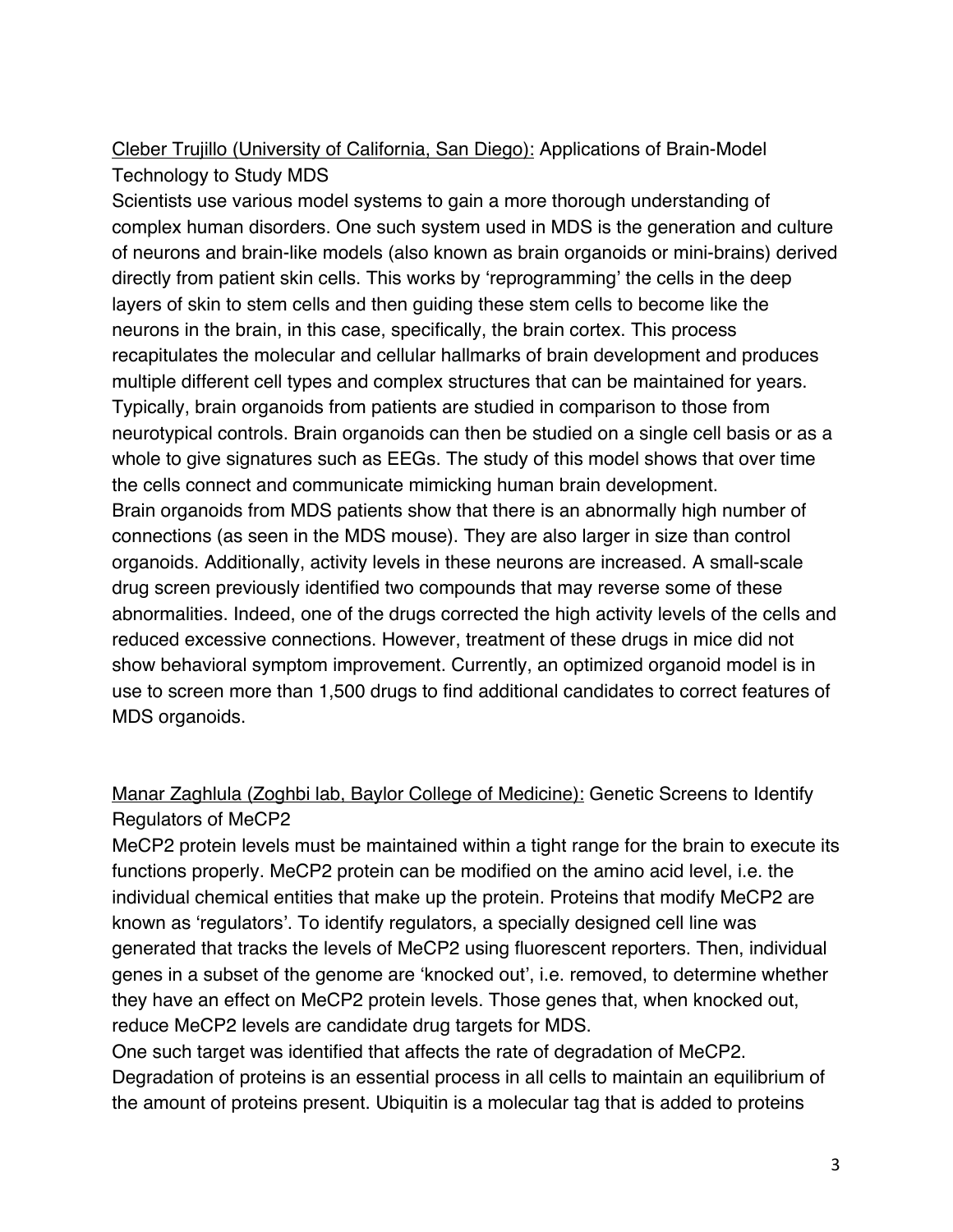such as MeCP2 to signal its degradation. On the flip side, there are enzymes that remove Ubiquitin molecules and stabilize the protein. Knocking out or inhibiting one such stabilizing enzyme proved to be effective in lowering MeCP2 levels in cells. Current efforts are aimed at studying this effect in the brains of an MDS mouse model. Additionally, a novel cell line was generated to expand the screen to the entire human genome. This is possible by using a much smaller cell type that can be sorted faster. The cell line also permits the identification of regulators of *MECP2* RNA, not just the protein, further expanding the pool of potential candidates. Ultimately, a large number of candidates will be crucial in selecting a small number of effective drug targets that are also *safe* to inhibit.

Sarika Peters (Vanderbilt University): Markers of Disease Progression in MDS Studies that are performed in the laboratory setting (e.g. in mouse models) often fail when taken to human patients. Possible reasons why these 'translational' studies fail include:

- i. a failure of animal models to predict efficacy in humans
- ii. a lack of consensus outcome measures and study endpoints
- iii. limitations of available measures to assess a sufficiently broad functional range
- iv. the absence of direct observation measures
- v. a lack of validated biomarkers.

It is therefore critical for a successful clinical study that standardized clinical measures and validated biomarkers are established.

To devise these outcome measures, an in-depth understanding of MDS is required. This is the goal of the natural history study (NHS). Thus far, 69 patients have been enrolled in the NHS and are being followed once per year. Ages of participating individuals range from 1 to 28 years. In-person evaluations include parental selfreporting as well as clinician-based assessments (which were found to correlate well with each other). The first visit serves as a baseline and every subsequent visit gives insight into progression of MDS.

The most salient features of MDS, based on NHS, are developmental delay in the first 6 months of age, hypotonia, vasomotor disturbances, constipation, drooling, bruxism (teeth grinding), recurrent infections (variable with age), and epilepsy. Regression was seen in 12 participants and starting at ~12yrs of age. 73% of patients with seizures experienced some form of developmental regression. It was also observed that patients have significant motor dysfunction past 10 years of age; and while functional skills appear to improve between 5-10 years of age, they become worse with increasing age. Parent reports also indicate that top concerns change with age. In patients younger than 5 years, a lack of effective communication was reported to be the primary concern. In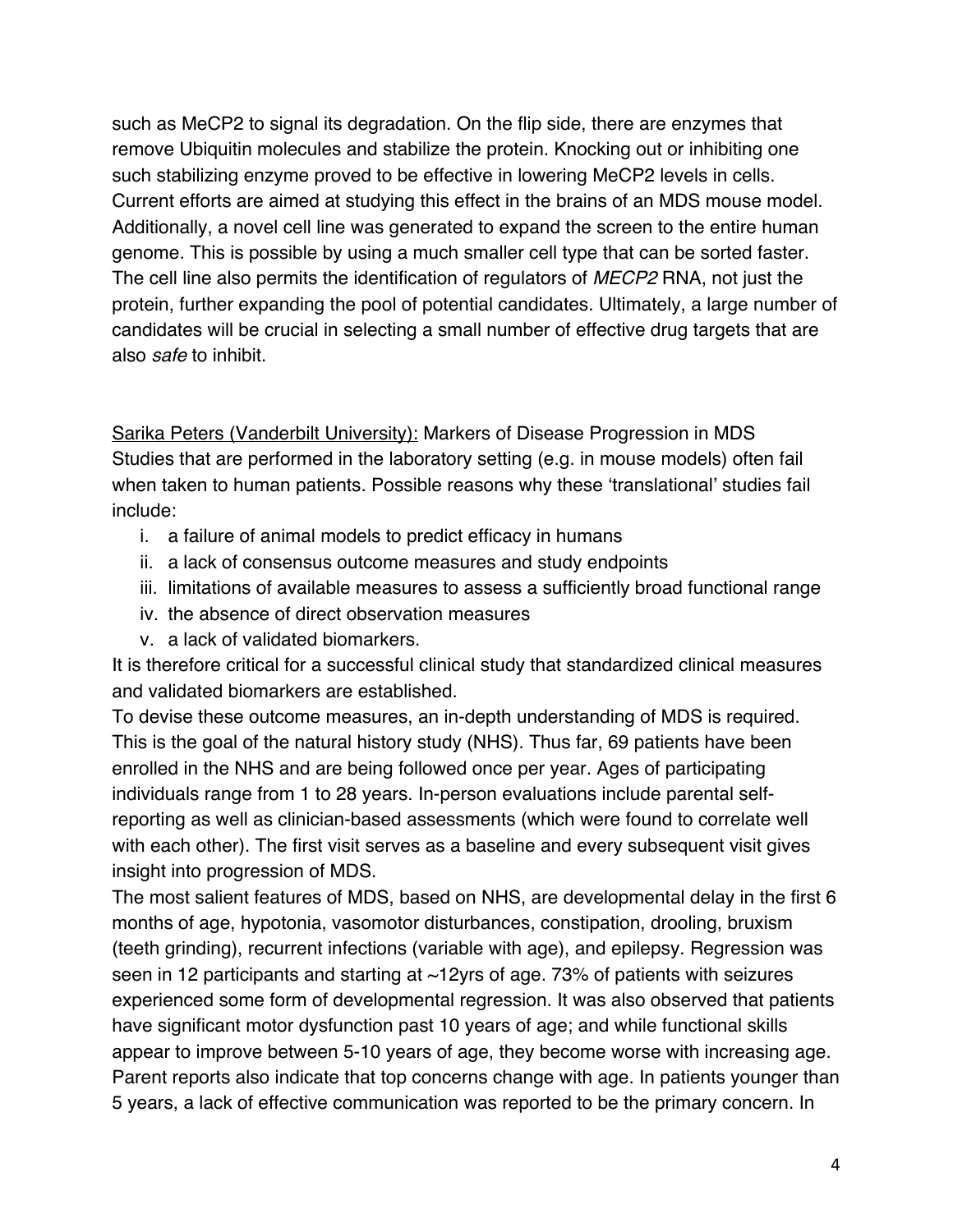patients aged 5-10 years, communication and seizures are the top concerns, and seizures ultimately become the primary worry of parents with children aged > 10 years. Lastly, a study to examine diurnal cortisol levels was performed in 27 MDS patients. In 17/27 (63%) patients cortisol levels were observed to decline over the course of the day (Peters et al., 2016). Lower cortisol levels are associated with greater severity of MDS features and ongoing work is focused on determining the effects of lower cortisol levels on seizures, quality of sleep, and brain activity. Other ongoing work is also examining the contributions of larger duplications that span the *RAB39B* gene to disease severity in MDS patients. The gene may be of interest as it is highly expressed in the brain and duplications of the gene by itself have been reported in patients with developmental delay, microcephaly, and seizures (Peters et al., 2019).

Davut Pehlivan (Baylor College of Medicine): Genetic and Clinical Studies for Clinical Trial Readiness in MDS

Prior to initiating a clinical trial in MDS (with ASOs or any other pharmacological intervention) it is critical to collect detailed information about both disease progression on a population level as well as individualized genetic and molecular data. The success of a clinical trial hinges on a therapeutic intervention to be *safe* and *efficacious*. Population level studies are critical to develop clinical and neurophysiological outcome measures for efficacy. Individual level studies serve to identify reliable biomarkers that faithfully track changes in MeCP2 levels for safety.

As all preclinical studies are done in mouse models with controlled genetic backgrounds and *MECP2* as the only duplicated gene, a better understanding of the genetic complexity in human MDS patients is needed. To this end, a unique high-resolution testing platform is used to determine the complex patterns of genetic changes in each individual. The custom array CGH (comparative genomic hybridization) used at BCM (in collaboration with the Lupski lab) contains 275 probes for *MECP2* compared to 24 probes that are used in standard clinical tests. This is used to understand whether disease severity and abnormal genomic structure correlate with each other. Additionally, the natural history study (see above) will give insight into the course of the disease and onset of individual symptoms. Lastly, a reliable severity scale must be developed. This is an important tool in assessing whether features of MDS are responding to an intervention and to what extent compared to baseline (no intervention).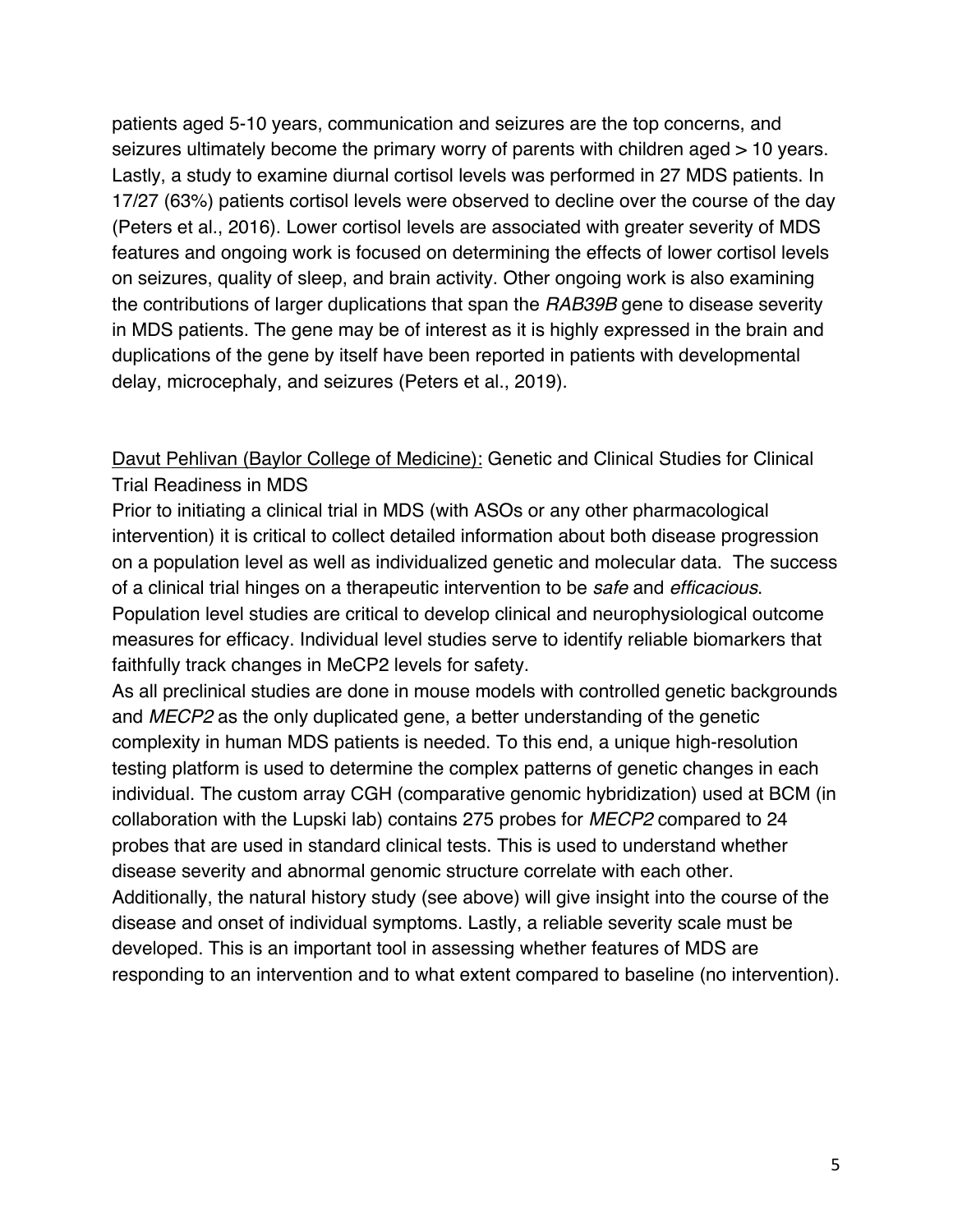#### **2. Next Steps in ASO Therapy**

Paul Goldberg (IONIS Pharmaceuticals): Rare Disease Clinical Development While disorders caused by single genes are often very rare, they are also highly amenable to targeted genetic therapies. Antisense oligonucleotides (ASOs) are such a genetic intervention that are highly selective and target the primary genetic cause of a disorder such as MDS. Because ASOs are so specific and target the root of the problem, large effects are expected (as seen in spinal muscular atrophy using the ASO treatment Spinraza). However, rare diseases also face challenges to therapies, such as a low prevalence, under- or misdiagnosis, high variability of features among patients, a variable natural history of the disorder, which makes identifying outcome measures and endpoints (i.e. efficacy of the ASO) more difficult.

The key challenges in the ASO trial for MDS are two-fold:

- i. disease progression and severity are highly variable from patient to patient requiring a thorough natural history study and reliable severity scale (efficacy)
- ii. identification of biomarkers reflective of MeCP2 levels to prevent overcorrection resulting in features of Rett syndrome (safety) is crucial.

To address these challenges, IONIS is funding a longitudinal (24-month) study at Baylor College of Medicine/Texas Children's Hospital. This study will enroll 10 patients with MDS, 10 male patients with Rett syndrome, and 30 age-matched healthy individuals (age ranges 2-30 years) to identify clinical, neurophysiological, and molecular biomarkers. This study will also collect extensive data on fluids and neurophysiological biomarkers. Given this in-depth, precision medicine approach, the hope is to use expedited regulatory pathways to quickly advance ASO therapy to human MDS patients once clinical trial readiness studies are complete with reliable biomarkers and outcome measures/endpoints.

# Yingyao Shao (Zoghbi lab, Baylor College of Medicine): ASO Safety Studies in a Mouse Model of MDS

The original mouse model of MDS, in which the reversal of symptoms was first shown using ASOs (Sztainberg et al. 2015), contains one copy of human *MECP2* and one copy of mouse *Mecp2*. ASOs are highly specific to the genetic sequence they target. Therefore, only the human copy of *MECP2* could be targeted in the 2015 study. However, this is not reflective of the use of ASOs in the clinical setting, where overdosing of ASO is possible, potentially lowering the levels of MeCP2 beyond safe limits, resulting in features of Rett syndrome. Therefore, a new mouse model was developed that carries two human copies of *MECP2* (but no mouse copy). This mouse model recapitulates the molecular and behavioral features of the original MDS mouse.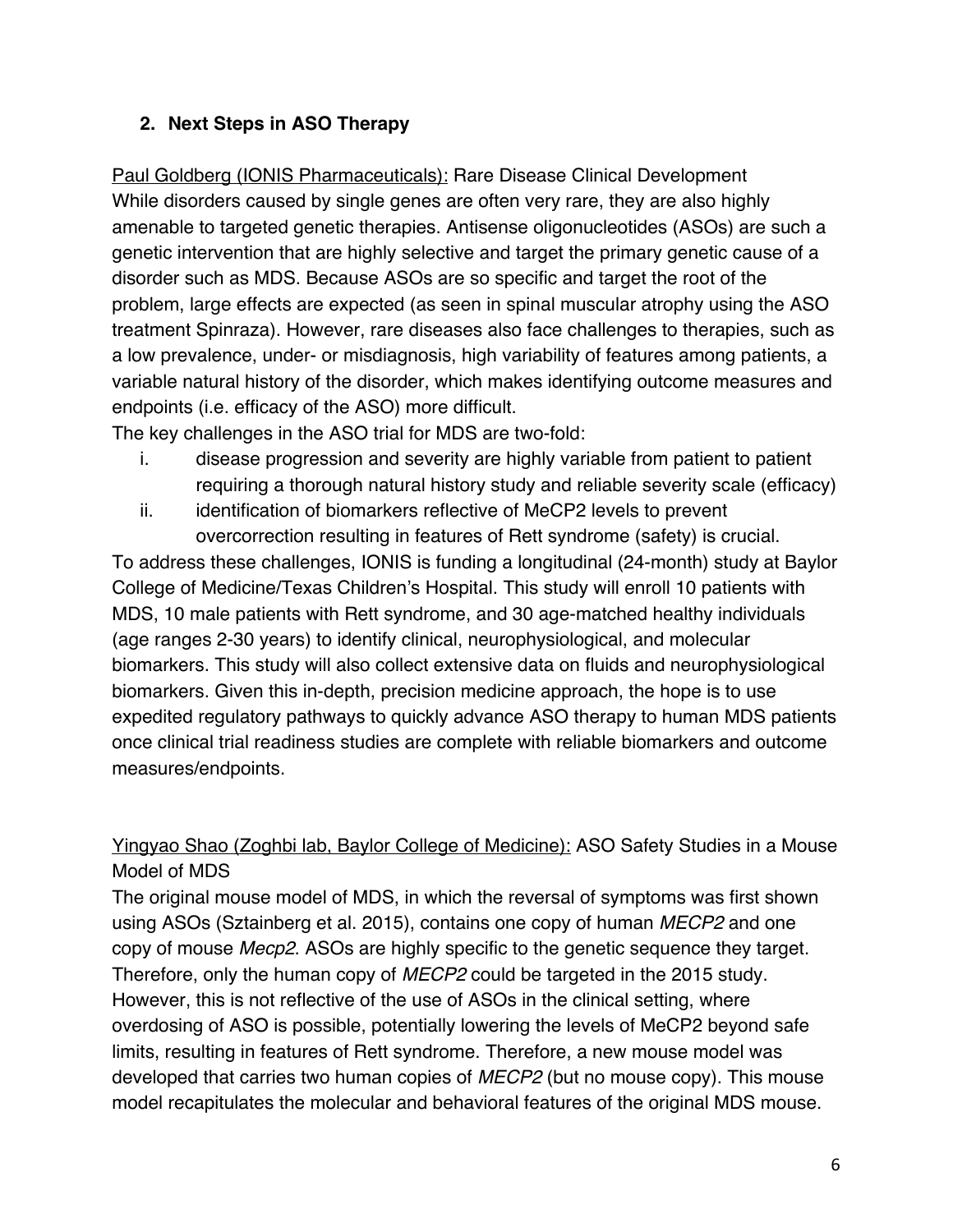This study also employed acute bolus injection of ASO, a more representative and clinically relevant delivery method than chronic infusion of ASO using pumps. Acute delivery distributes the ASO widely in the brain and lowers *MECP2* levels in multiple brain regions. The levels of *MECP2* also decreased more dramatically with increasing doses of ASO. Importantly, the timing of the reversal was also mapped out in this study and revealed that while the molecular effects of ASOs start soon after treatment, it may take some time before overt symptomatic changes are detectable. Therefore, reliable biomarkers are critical to track changes in *MECP2* levels and avoid overdosing. Lastly, this study investigated whether lowering *Mecp2* beyond safe limits would result in features of Rett syndrome, and if so, whether these are reversible. To this end, healthy mice with normal MeCP2 levels were treated with ASO to mimic a Rett-like situation. Indeed, features of Rett syndrome emerged, but reversed over time (time range of reversal 3-16 weeks after ASO treatment depending on the feature).

#### Sameer Bajikar (Zoghbi lab, Baylor College of Medicine): Approaches to Identify Molecular Biomarkers Sensitive to *MECP2* Levels

Given the timeline for the effect of ASOs on various aspects of MDS features (see Yingyao Shao's talk), it is critical to identify early biomarkers that ideally change immediately after ASOs have reduced *MECP2* levels. Additionally, it is important to have a sense of the actual levels of *MECP2* in *each* patient. Isolated cells from patient blood samples indicate that MeCP2 protein levels vary more than in healthy control samples. To confirm this finding in a neuronal system, neurons were differentiated from patient skin fibroblasts (known as induced neurons, or iNeurons). Again, MeCP2 levels were found to be variable. Accordingly, studies are now focused on finding a MeCP2 responsive biomarker for the safety of a clinical trial by identifying key molecular changes that occur after ASO treatment. Potential candidates identified from these studies will further tested in MDS mice and iNeurons from patients.

# Mirjana Maletic-Savatic (Baylor College of Medicine): Biomarker Discovery for Assessing Therapeutic Safety and Efficacy

To accurately assess the safety and efficacy of a treatment such as ASOs, we need not only a single biomarker, but *composite* biomarkers that reflects patient health on multiple levels. Such biomarkers would help monitor individual patients during treatment, give information about target engagement, identify candidate patients for a particular treatment, and measure outcomes. These include, but are not limited to,

- i. Genetic evaluation (custom-designed CGH; see Davut Pehlivan's talk)
- ii. Clinical examinations (e.g. neurological, gastrointestinal, immune, etc.)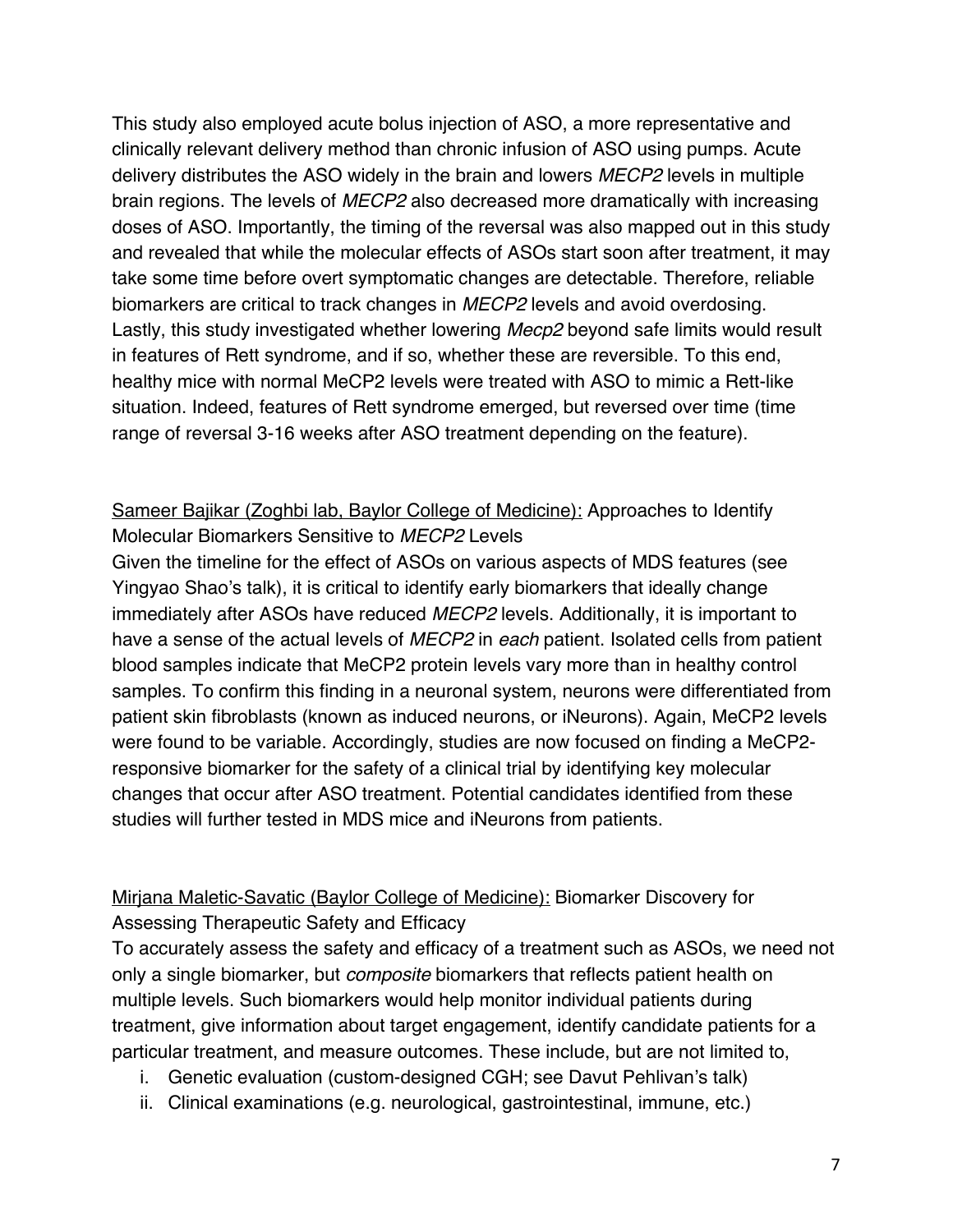- iii. Molecular biomarkers from biofluids (blood, urine, CSF, saliva) and iNeurons (see Sameer Bajikar's talk)
- iv. Small molecule biomarkers (metabolites, neurotransmitters, biogenic amines)
- v. Brain circuitry biomarkers (pupillometry, EEG, sleep; see Matt McGinley's talk).

Small molecules, such as sugars, amino acids, lipids, and others, are essential for proper function of cells and tissues, as they provide their building blocks, energy, and the means to communicate among each other. Measuring these molecules, also called metabolites, in biofluids is critical to medical diagnostics. For instance, classic phenylketonuria (PKU), an inborn error of metabolism that causes accumulation of phenylalanine, is a devastating disorder that manifests with severe intellectual disability and seizures from birth. It is now diagnosed routinely by the newborn screen, and this early diagnosis and treatment are curative: children undergo normal development. But, finding specific and sensitive biomarkers that reflect disease pathology and prognosis is not easy.

Today, instead of focusing on discovery of a single molecule, we use sophisticated technologies to examine hundreds of small molecules in a sample at the same time, to elucidate composite changes that inform us about the clinical status of a patient at that particular time. The two complementary platforms are mass spectrometry (MS) and nuclear magnetic resonance (NMR) spectroscopy. While MS is excellent at detecting miniscule amounts of a metabolite, it is not easily employed to identify such metabolites. NMR, on the other hand, is an excellent identification tool, but it requires larger amounts of a metabolite in a sample in order to detect it. Therefore, both platforms are used in concert for small molecule biomarker discovery.

Our initial studies of plasma from mice with MeCP2 duplication treated with ASOs have identified two candidate biomarkers that appear to be sensitive to MeCP2 levels. The same two compounds were also abnormal in plasma from a small cohort of MDS patients, which is a promising first result. Ongoing studies aim to identify the relationship between these biomarkers and MeCP2 levels and to decipher whether they correlate with other clinical measures of the patients' disease stage. Importantly, more human samples are needed to confirm the validity of this finding.

#### Matt McGinley (Baylor College of Medicine): New Approaches to Assess Brain Function in MDS

In addition to the molecular and metabolic biomarkers (see Sameer Bajikar's and Mirjana Maletic-Savatic's talks), identifying physiological biomarkers will give a better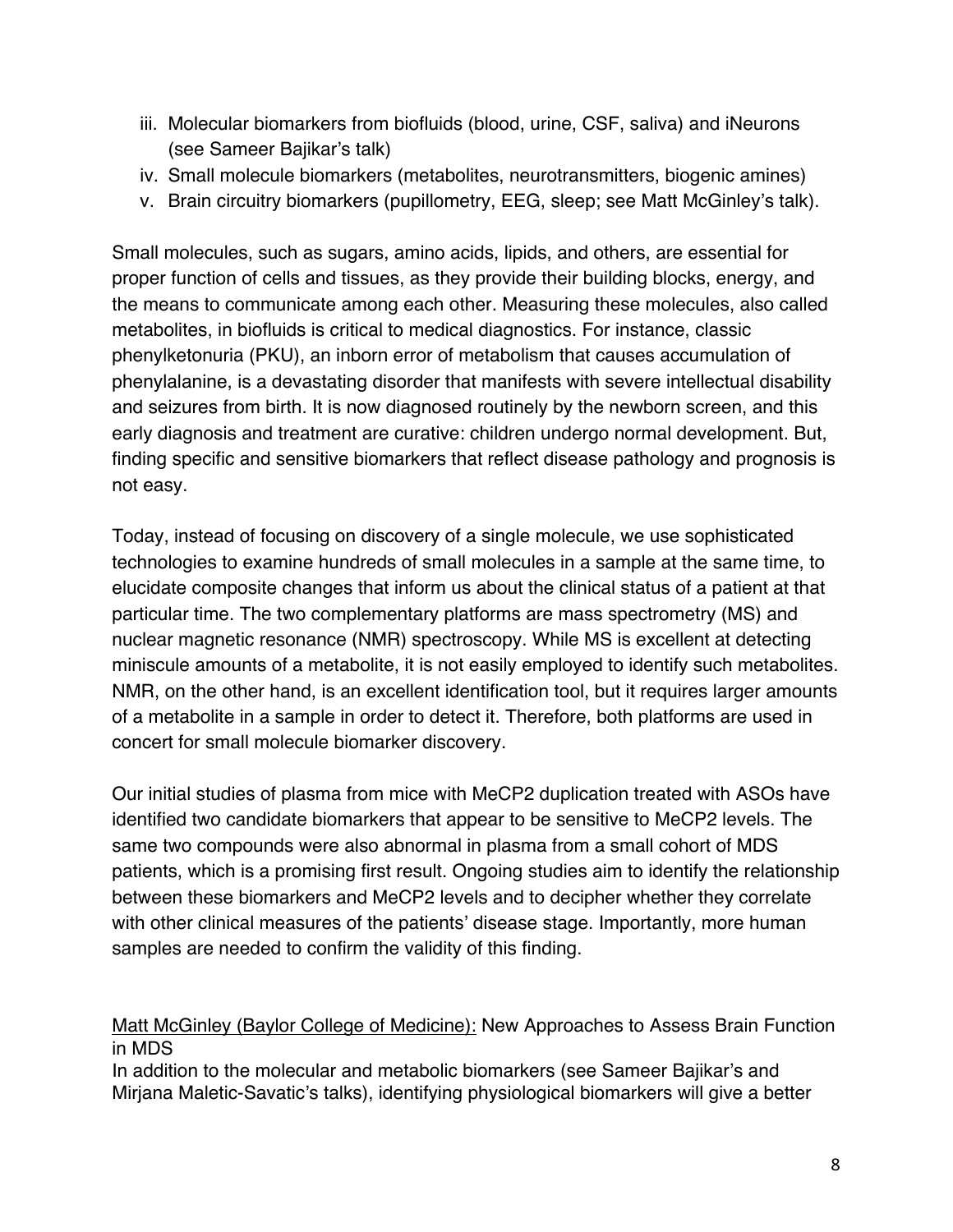insight into changes in brain activity in response to ASO treatment. Assessing physiological biomarkers is typically minimally invasive (e.g. EEG, sleep study). Physiological biomarkers include:

- 1. Brain arousal: the ability of the brain to respond to moment-to-moment changes in behavioral and cognitive demands
- 2. Sensory evoked potentials: how does the brain respond to sensory stimuli, e.g. touch, sound, light
- 3. Sensory gating: the brain's ability to filter its response to focus on important stimuli

Brain arousal can be tracked closely by changes in the diameter of the pupils because pupils receive input from both the sympathetic ('fight or flight') and the parasympathetic ('rest and relax') nervous systems. These effects are driven by changes in levels of neurotransmitters in the brain. Studies in mouse models of *MECP2* disorders have validated differences in pupillary response to sound stimulation. The pupils can also provide a reliable measure of the brain's ability to filter salient information. This is done using a test known as prepulse inhibition (PPI). In PPI, a loud sound is played immediately after the quieter sound. Typically, a startle response is measured when the loud sound is played. This test can be modified to use pupillary response to assess sensory gating with improved sensitivity and resolution.

#### **3. Clinical Management of MDS**

Eric Marsh (Children's Hospital of Philadelphia): Seizures in MDS

Epilepsy is characterized by the development of recurrent, unprovoked seizures (per definition, two or more). Seizures can be provoked, among others, by genetic defects, brain bleeds/strokes, high fevers, infections, and drug and alcohol use. Seizures may either be clinically visible or subclinical, i.e. only detectable by EEG.

MDS patients may experience all of the classic categories of seizures:

- i. Partial seizure: starts in one part of brain and spreads to other specific parts
- ii. Secondarily generalized seizure: starts in one part and rapidly spreads to the whole brain

iii. Primarily generalized seizure: seizure activity occurs across the brain at once Partial seizures typically do not affect consciousness, may be accompanied by involuntary movements, and at times can lack clear signs of a seizure. Absence seizures (staring spells) may be very brief episodes and therefore at times cannot be clearly distinguished from non-seizure activity. Generalized seizures, on the other hand, involve loss of consciousness, convulsions (rhythmic jerking of the body), shallow breathing and drooling, changes in muscle tone, and possible loss of bowel or bladder contents. Seizures may be: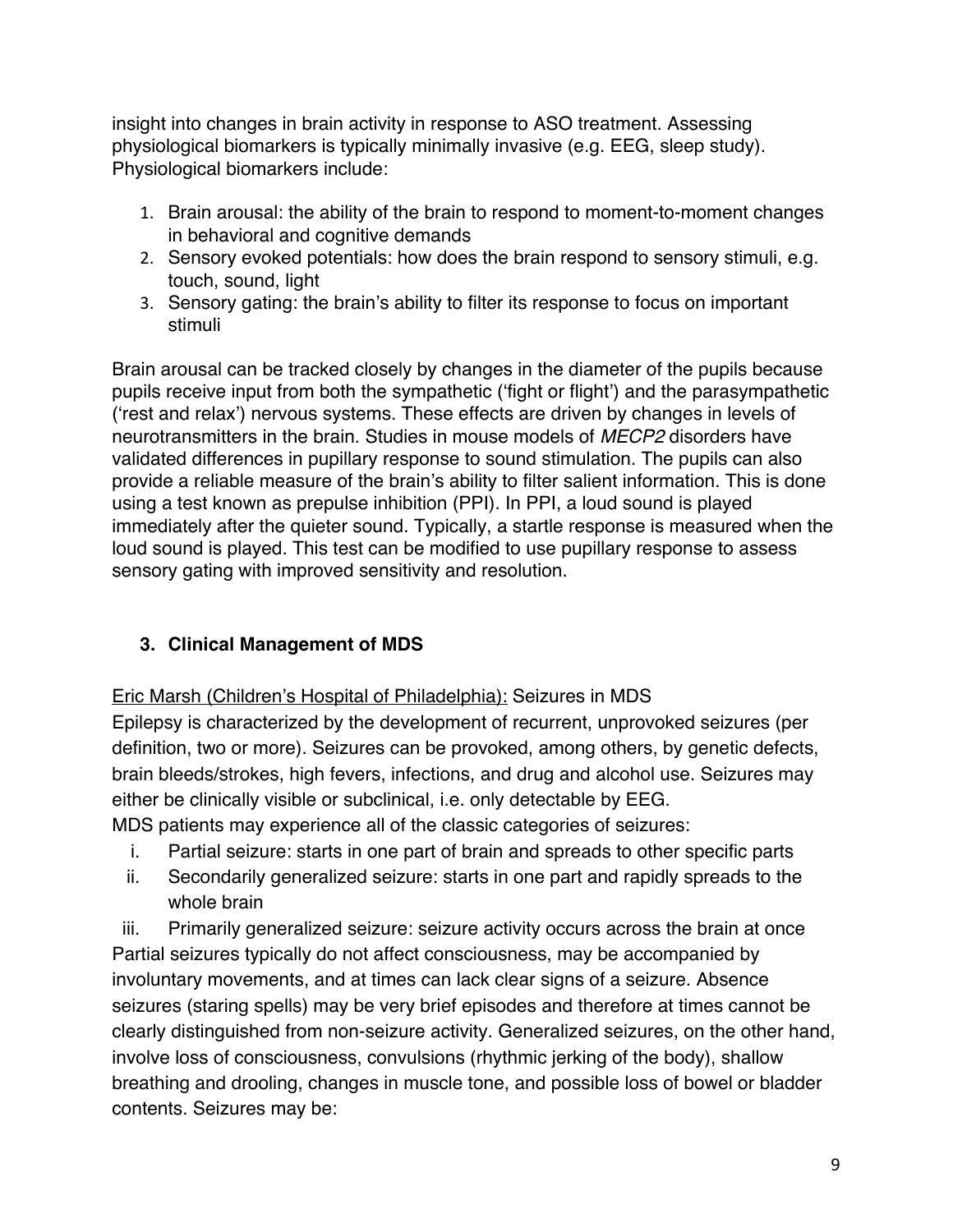- i. myoclonic, i.e. brief muscle contractions that may affect certain muscles and involve one or both sides of the body
- ii. tonic, i.e. stiffening or posturing of both sides of the body
- iii. atonic, i.e. loss of tone resulting in a drop of the head and trunk.

Many MDS patients experience epilepsy that overlaps with features of Lennox Gastaut Syndrome, i.e. childhood onset (3-8 years), infantile spasms (very rare in MDS), atonic, tonic-clonic, atypical absence, and myoclonic seizures, that are often unresponsive to medications.

Seizure triggers can be varied, but may include emotional stresses, sleep deprivation, hormonal changes, interactions between medications, missed meals or specific food and drink items, nutritional deficiencies, and specific stimuli (flashing lights,

hyperventilation, sudden loud noises). Approximately 50-70% of MDS patients suffer from epilepsy with an average age of onset of 8-9 years. MDS patients often do not respond to medications well and multiple different epilepsy drugs may be tested by neurologists (trial and error). Generally, treatment for epilepsy in MDS should avoid 'polytherapy', meaning seizure control with 3 or more drugs at a time. Regarding medical-grade marijuana in the form of EPIDIOLEX, it appears that some MDS patients may be responsive, however, no patients have become seizure free. Therefore, it may become another type of medication to be tried by neurologists, but is not a 'game changer'. EPIDIOLEX may also interact with other seizure medications, such as Clobazam and Depakote. (For clinical data on the use of cannabidiol in Lennox-Gastaut syndrome, refer to Thiele et al., 2018.)

Importantly, not all unusual events are seizures. It is also possible that abnormal EEG is recorded, but no visual signs of a seizure are present. Often video EEG can help with the visual confirmation of the presence of seizures, which will also inform the treatment plan. Indications that an episode is *not* a seizure may be eye contact, non-rhythmic, non-reproducible movements, and returning to one's self quickly after.

Some ways to help with seizures and seizure tracking: seizuretracker.com; keeping an epilepsy journal (duration, time of day, type of seizure); keep a seizure first aid kit.

# Daniel Glaze (Baylor College of Medicine, Texas Children's Hospital): Sleep disturbances in MDS

Sleep is necessary for a child's optimal functioning and development. Estimates of children with neurological problems suffering from sleep disturbances range from 44- 83%. Poor sleep may cause irritability, accidental injuries, behavioral problems (e.g. poor impulse control, hyperactivity), cognitive problems (e.g. inattention, learning problems), impaired cardiovascular, immune, and hormonal function.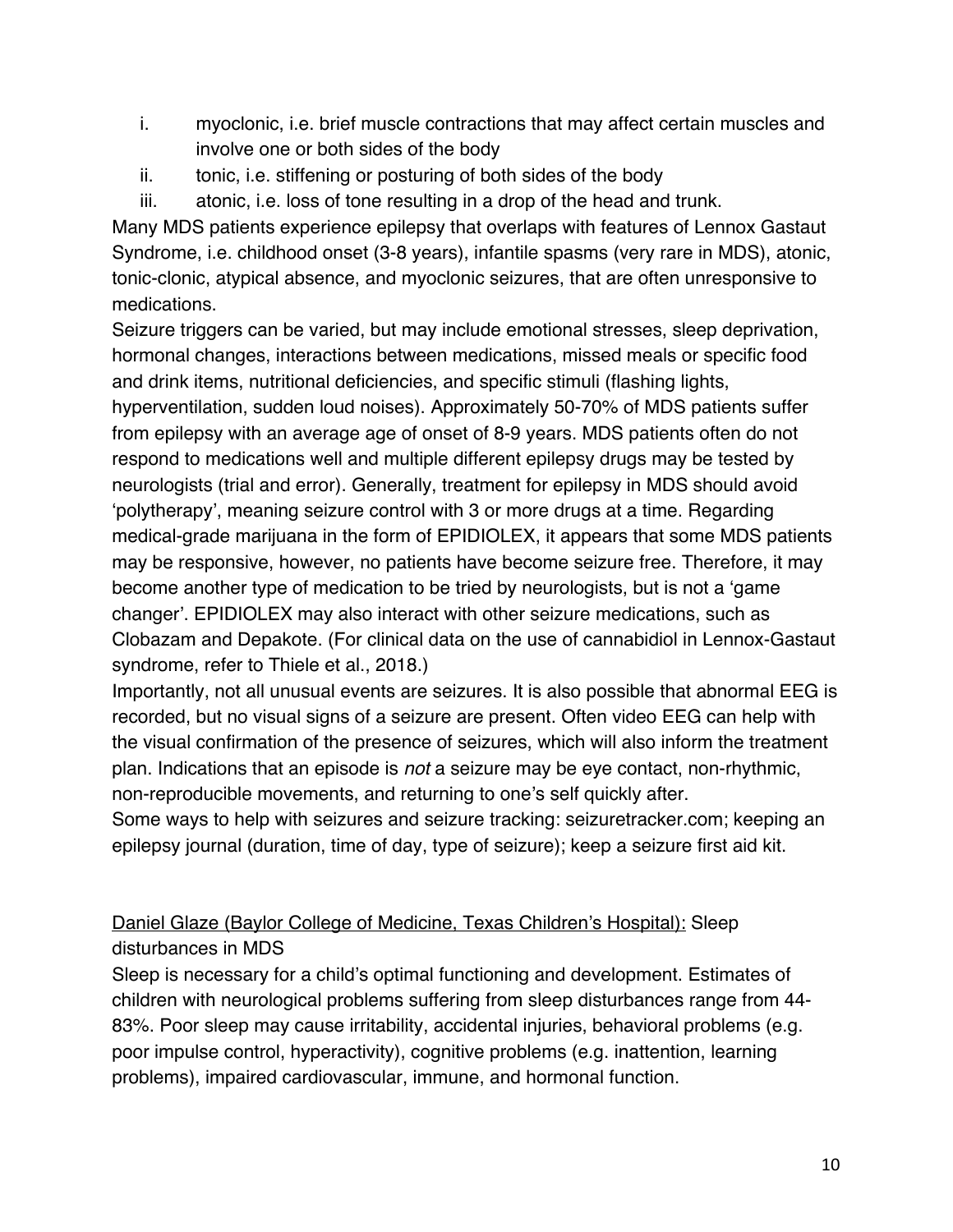Sleep disturbances can be treated and may be preventable. First, sleep problems need to be identified and characterized. It is important to identify factors contributing to the sleep disturbances, aside from the genetic MDS diagnosis (e.g. medications). Parental attitudes are critical too, as each plan of action has to be customized for each family. Medical problems that may affect sleep include epilepsy, gastrointestinal problems (e.g. GERD), medications that may either interfere with sleep or make patients too sleepy, additional psychiatric problems (e.g. behavioral problems).

Tools to evaluate quality of sleep include:

- i. Sleep questionnaire, BEARS: bedtime problems, excessive daytime sleepiness, awakenings during the night, regularity and duration of sleep, snoring
- ii. Sleep diary: 2-week recording of child's sleep time during each 24-hour period; also record what happens at night. This is a powerful tool to share with your child's physician.
- iii. Actigraphy: a wristband/watch that can evaluate movements during sleep; the more movement during the night, the poorer the quality of sleep. This is a non-invasive method that provides lots of information.
- iv. Pediatric Polysomnography: this method is performed in the clinic and acquires information about many modalities during sleep, including brain activity, breathing, chest and abdominal movements, oxygen and  $CO<sub>2</sub>$  levels, heart rate, leg movements. This is helpful to identify specific sleep problems and may ultimately serve as a biomarker in clinical studies.

Sleep problems in MDS include:

- i. Insomnia: difficulty initiating and maintain sleep; early morning awakenings
- ii. Wake/Sleep scheduling problems: delayed sleep onset; early morning awakenings; irregular schedules
- iii. Sleep-disordered breathing: obstructive sleep apnea, i.e. air is not flowing due to blockage
- iv. Parasomnia: a state between wakefulness and sleep; often characterized by sleep walking, night terrors, bruxism, and periodic limb movements.

Sleep problems may be managed by treating underlying medical problems, managing daytime behavioral problems, changing medications as needed, and exercising proper sleep hygiene. Good sleep hygiene:

- i. age/developmental stage appropriate
- ii. a set routine that is initiated 20-30 minutes prior to the desired sleep time
- iii. put child to bed awake, but drowsy
- iv. bedroom should be dark, cool, safe, and electronics-free environment
- v. pre-bedtime meal, no caffeine
- vi. routine exercise 3-4 hours prior to bedtime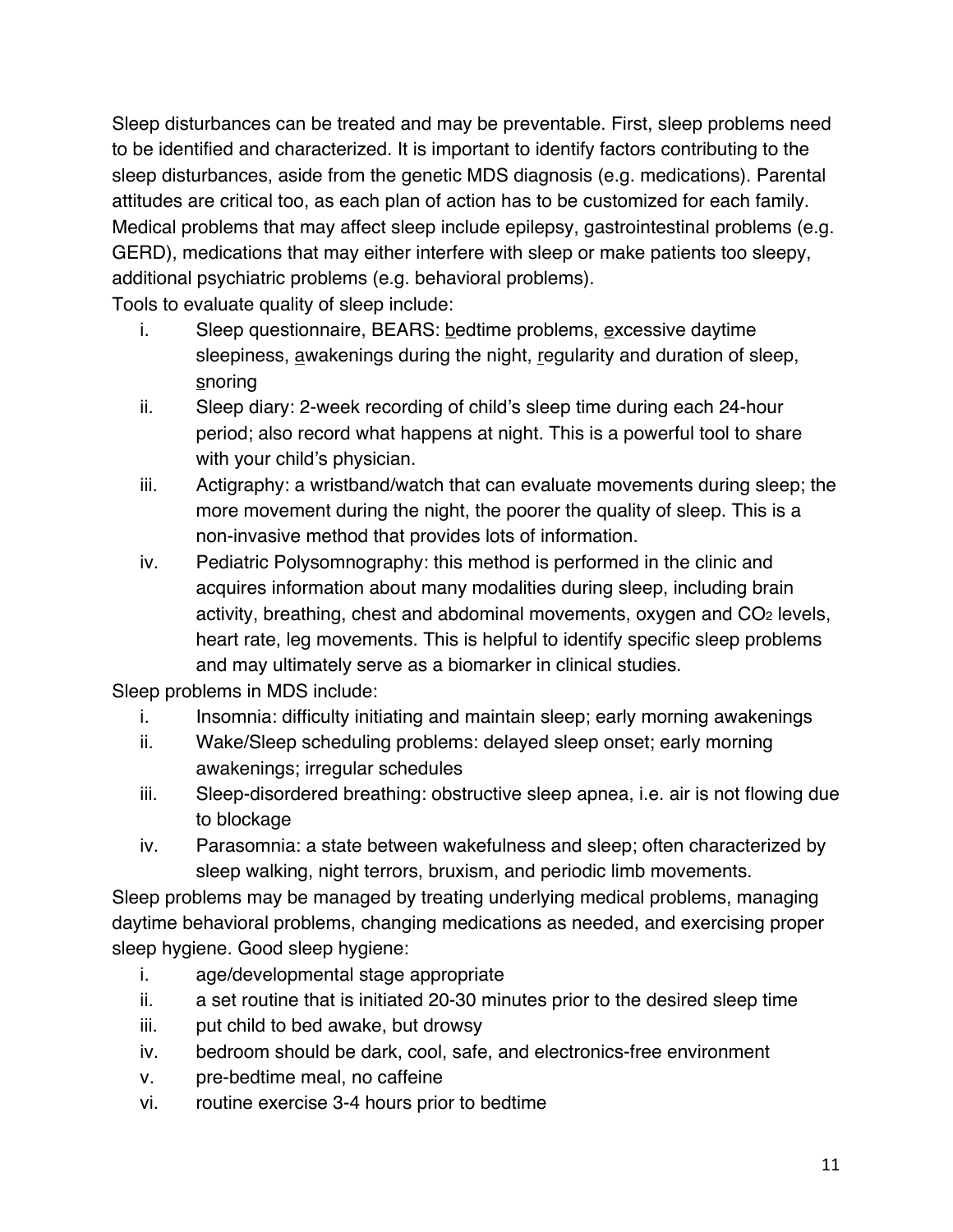vii. appropriate light cues: bright light in the morning promotes earlier sleep onset, whereas bright lights late in the day delays onset of sleep

To tackle insomnia, relaxation techniques can be helpful, e.g. massage therapy and weighted blankets. Medications may be used if necessary (however, none are approved for the pediatric population only), e.g. melatonin, clonidine, risperidone, zolpidem, trazadone, and gapapentin.

Night-time awakenings should be of concern if they occur more than 3-4 times per week, are longer than 20 minutes in duration, and require parental involvement to be resolved.

Sleep-disordered breathing can be managed using various techniques, e.g. T&A, CPAP, adjusting sleep side positioning, weight management, and ultimately medications.

Wake/sleep scheduling problems may be targeted by light therapy and melatonin in low doses 3-4 hours prior to bedtime to help set the internal clock.

#### Bernhard Suter (Texas Children's Hospital): Motor Dysfunction in MDS

Motor dysfunction is progressive in MDS patients. 82% of MDS patients experience infantile hypotonia. This early hypotonia often precedes subsequent spasticity, which is more pronounced in the lower limbs and may develop into mild to severe contractures at the hips, knees, and ankles. If tone is increased (dystonia), muscles contract uncontrollably. This is often seen at the feet and ankles and may require medication and/or orthoses for treatment. Kypho-scoliosis is the excess curvature of the spine at the chest (thoracic) region of the spine (kyphosis) together with a side-to-side flexing at the hip region (scoliosis). Early physiotherapy might improve or delay onset of kyphoscoliosis, which is seen in about half of MDS patients by age 22.

Gait problems in *MECP2* disorders, MDS and Rett, appear to track closely with disease progression, making them potentially useful as clinical biomarkers in clinical trials. MDS patients have a delayed median time to walking of 4 years of age. About 1 of 5 MDS patients is unable to walk without support. Some may also develop an ataxic gait, i.e. impaired balance and coordination. Typically, MDS patients have a characteristic crouch gait with flexion at the knees and a broad-based stance. Gait can be analyzed in a specialized gait lab, in a secured environment, to prevent injuries.

Additionally, there are 2 major forms of extraneous movements in MDS: stereotypies and choreiform movements. Stereotypies are repetitive, simple movements that often tend to be rhythmic, with a fixed pattern (e.g. hand flapping, waving, rotating, wringing) and regular frequency. Stereotypies can usually be stopped by distractions, such as calling the individual's name. 89% of MDS patients have stereotypies that appear around school age and persist in some form throughout life. Choreiform movements are